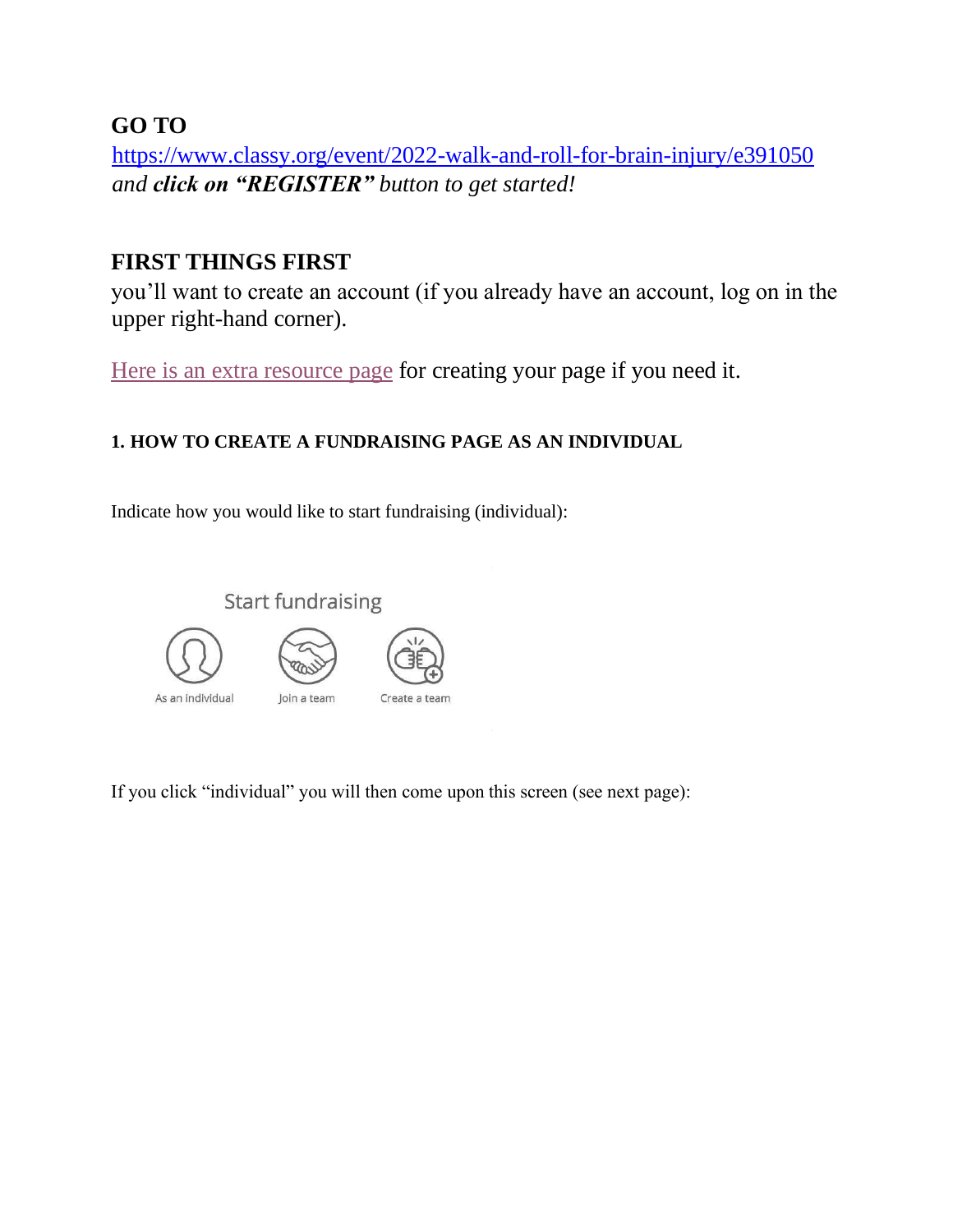

Choose your option! And then click the "register" button on the bottom right and fill out the forms accordingly. When you complete the forms, you will come upon this screen:

| Walke. <sup>ft</sup><br>$\pm$ <b>Pol</b><br><b>BRAIN INJURY</b> |                                                                                                                                                                                                              | LOGIN<br>$\Omega$ |
|-----------------------------------------------------------------|--------------------------------------------------------------------------------------------------------------------------------------------------------------------------------------------------------------|-------------------|
|                                                                 |                                                                                                                                                                                                              |                   |
|                                                                 | Thank You!<br>Your order has been processed. Check your email for your<br>confirmation receipt and instructions for how to set up your<br>personal fundraising page. Good luck!<br>Charged amount:<br>\$0.00 |                   |
|                                                                 | Check your email<br>ℕ<br>We send out links to fundraising pages.                                                                                                                                             |                   |
|                                                                 | test test<br><b>VIEW</b><br>registered!                                                                                                                                                                      |                   |

Click the "view" button to head to your own fundraising page! **See Step 4** of this guide to learn more about how to set up your page.

#### **2. HOW TO CREATE A FUNDRAISING PAGE BY JOINING A TEAM**

Select how you would like to fundraise (Join a team)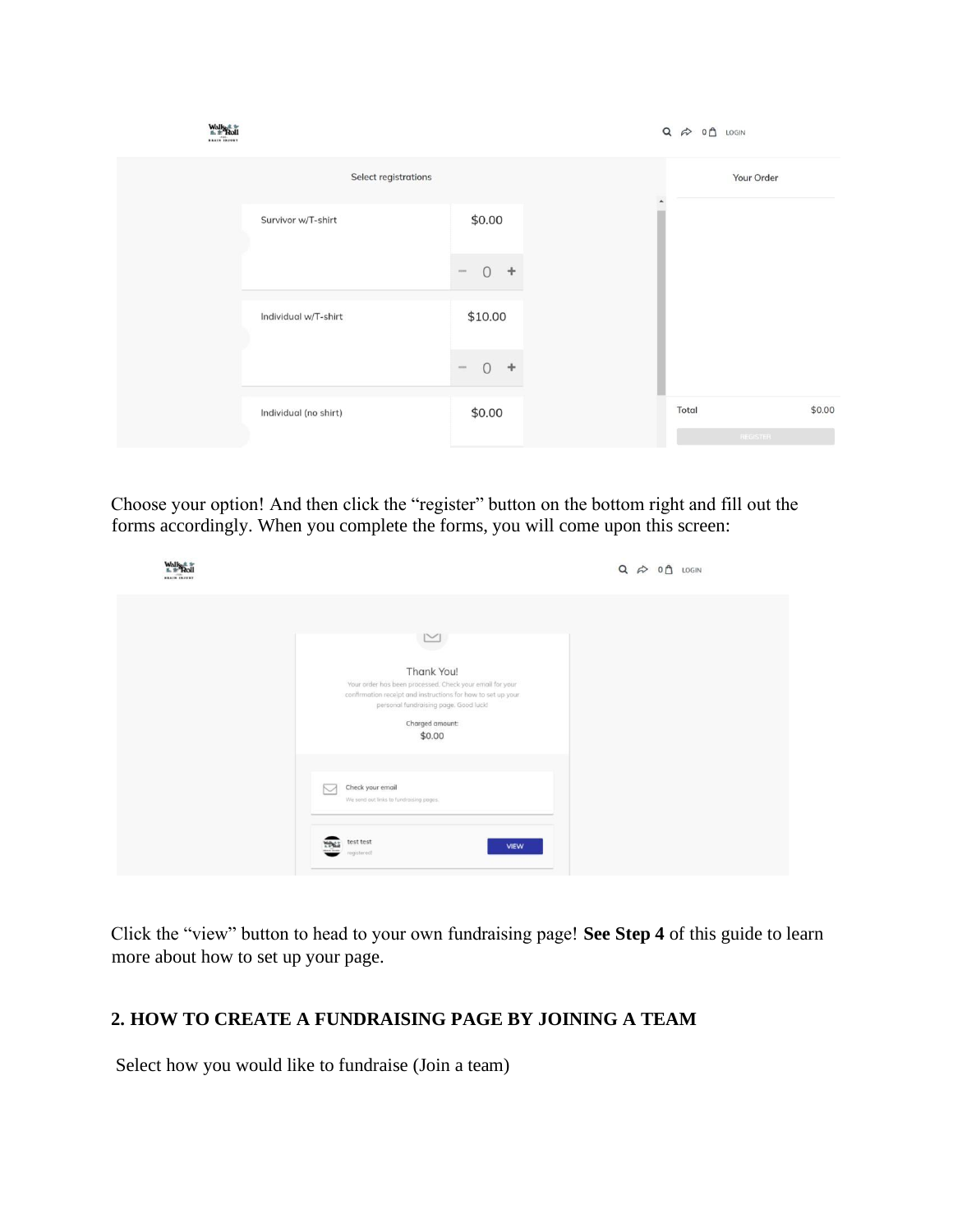

You will then be given the option to choose your team. Choose your team and then you will be brought to this screen:



Choose your option! And then click the "register" button on the bottom right and fill out the forms accordingly. When you complete the forms, you will come upon this screen:

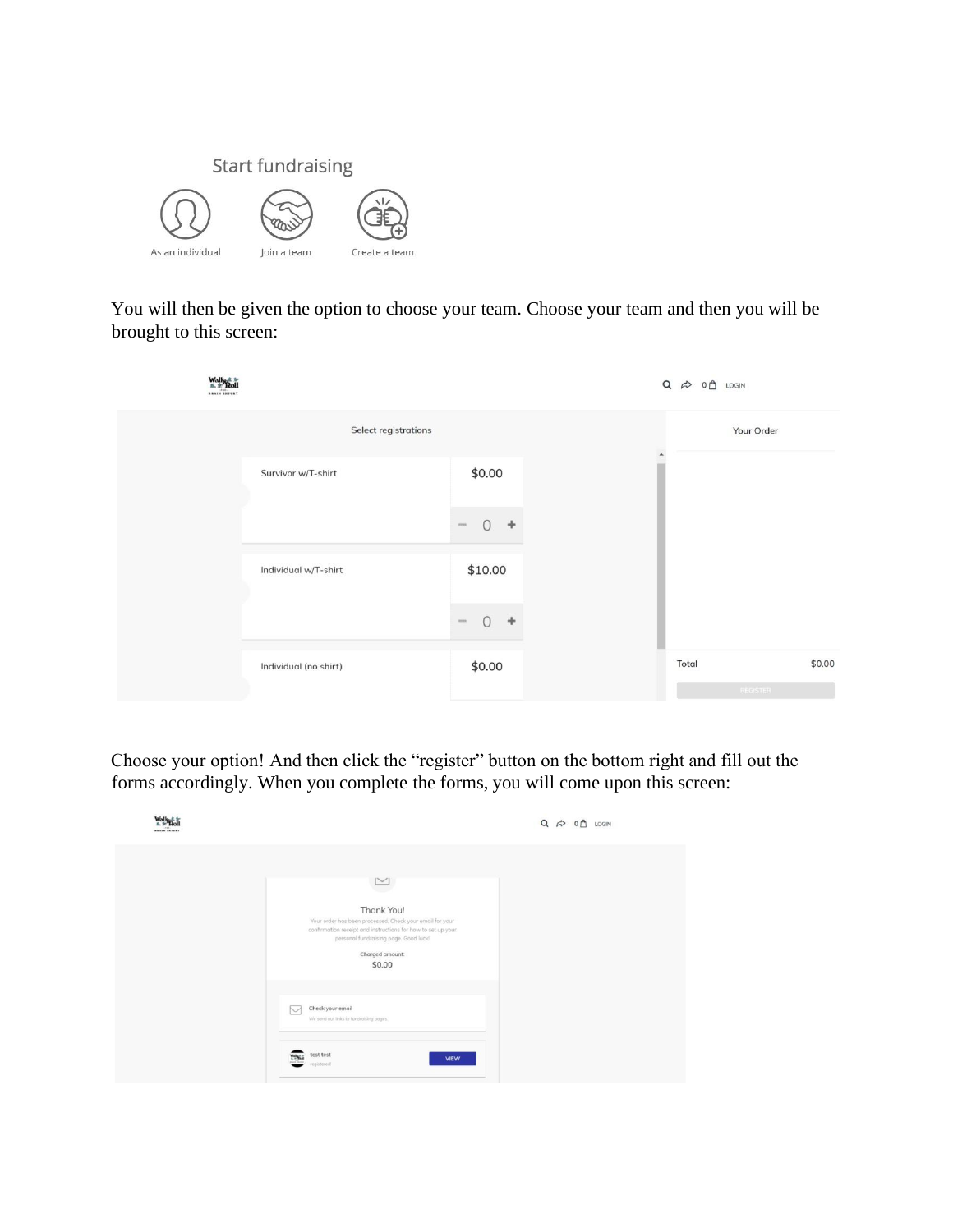Click the "view" button to head to your own fundraising page! **See Step 4** of this guide to learn more about how to set up your page.

### **3. HOW TO CREATE A FUNDRAISING PAGE BY CREATING A TEAM**

Select how you would like to fundraise (Create a team)



You will then come upon this screen to create your team:



Follow the prompts, and then you will come upon this screen: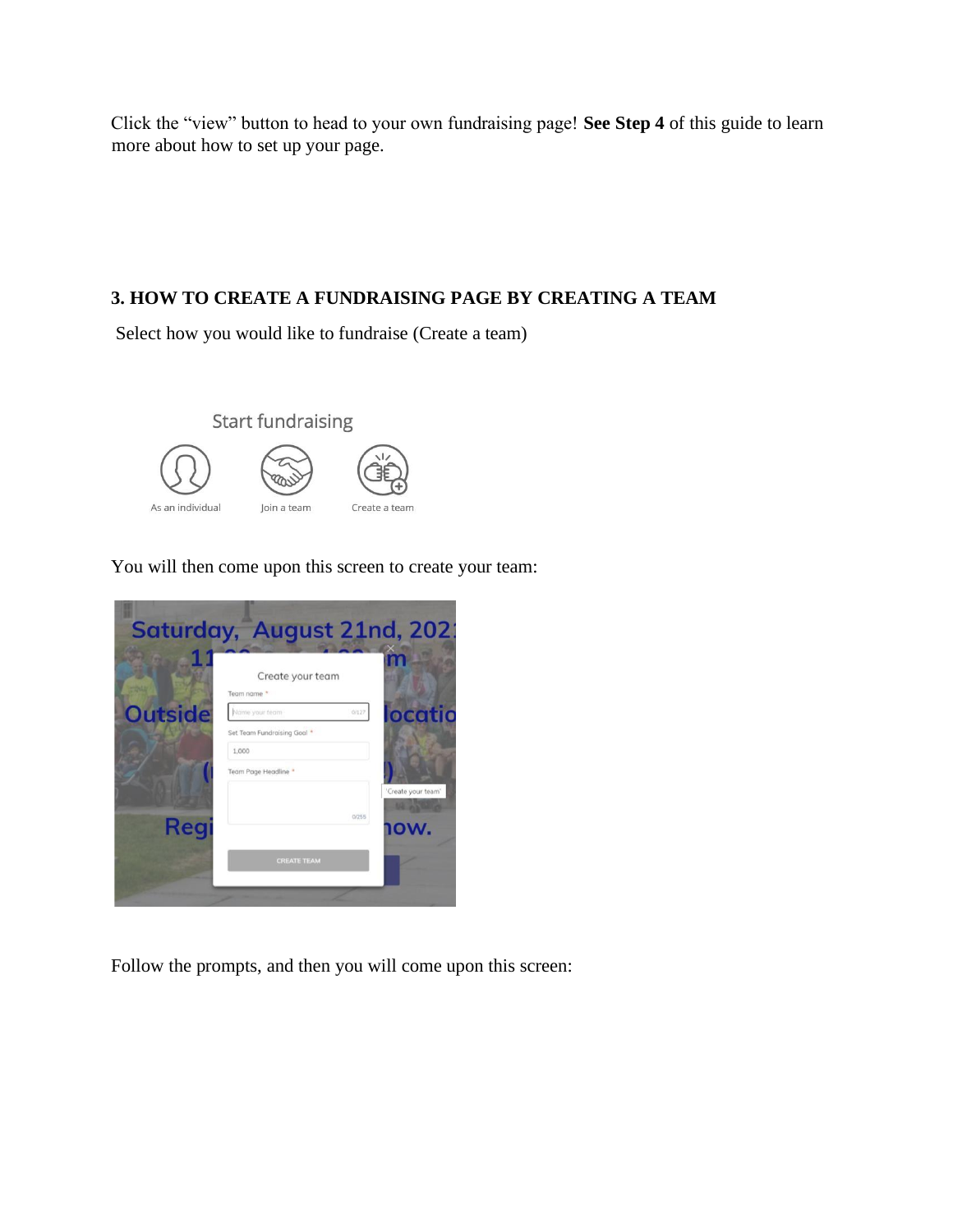

Choose your option! And then click the "register" button on the bottom right and fill out the forms accordingly. When you complete the forms, you will come upon this screen:

| Walls<br><b>Roll</b><br><b>BRAIR INJURY</b> |                                                                                                                                                                                                              | LOGIN<br>0 <sub>n</sub> |
|---------------------------------------------|--------------------------------------------------------------------------------------------------------------------------------------------------------------------------------------------------------------|-------------------------|
|                                             | Thank You!<br>Your order has been processed. Check your email for your<br>confirmation receipt and instructions for how to set up your<br>personal fundraising page. Good luck!<br>Charged amount:<br>\$0.00 |                         |
|                                             | Check your email<br>$\overline{\phantom{a}}$<br>We send out links to fundraising pages.                                                                                                                      |                         |
|                                             | test test<br><b>VIEW</b><br>registered!                                                                                                                                                                      |                         |

Click the "view" button to head to your own fundraising page! **See Step 4** of this guide to learn more about how to set up your page.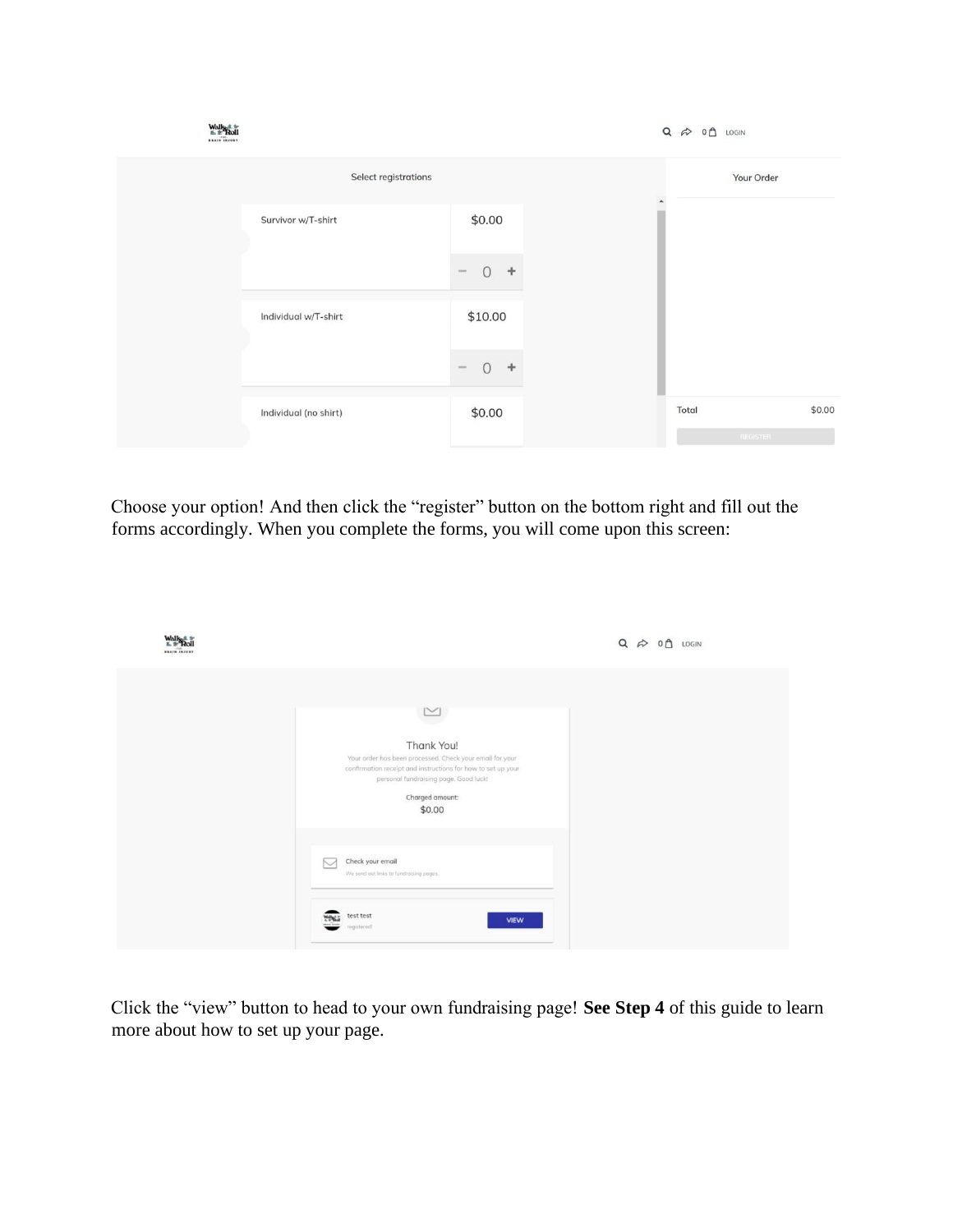### **4. BASIC PAGE SETUP & EDITING YOUR PAGE**

Click the "manage" button at the top right to get started editing and customizing your page!



Congratulations, your fundraising page has been created! The next section will walk you through the steps of further customizing your page to amplify your voice and personality!



Click on the **Details** tab to further customize your page.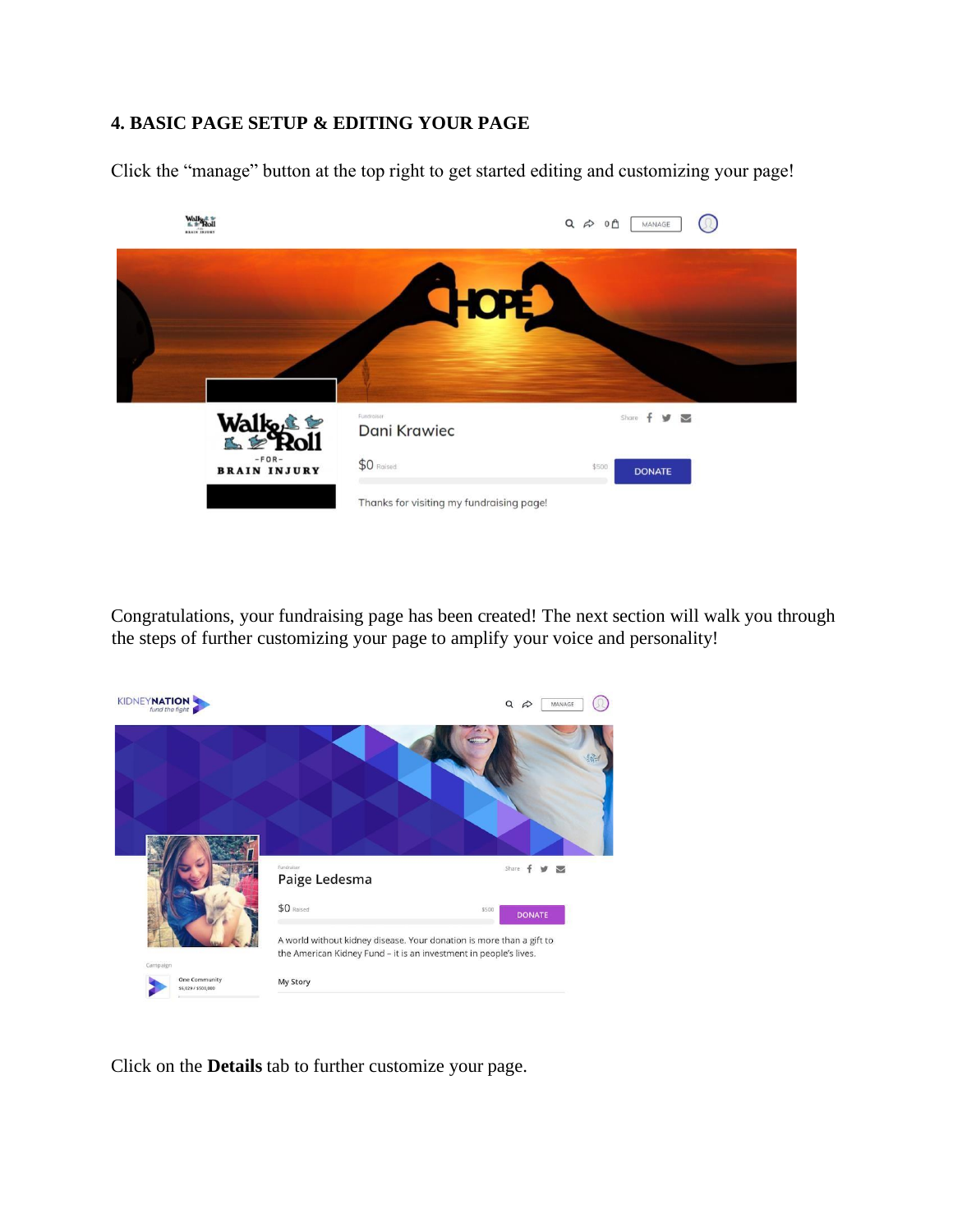|          | Fundraiser Page   | Paige Ledesma  |                  |               |                |
|----------|-------------------|----------------|------------------|---------------|----------------|
|          | \$0.00 / \$500.00 |                |                  |               |                |
| OVERVIEW |                   | <b>UPDATES</b> | <b>DONATIONS</b> | <b>EMAILS</b> | <b>DETAILS</b> |

**Profile Picture**: Choose a profile picture so that your family and friends will know who they are donating to! Your profile picture for the campaign can be different from your member profile picture. The recommended size is 300px by 300px.

**Fundraiser Nickname**: This name will appear on your fundraising page. It does not have to match the name associated with your Classy account and is most commonly used to display nicknames or other creative monikers.

**Headline**: This is your opportunity to explain why you are fundraising for this particular cause. Is there a particular way you will be fundraising, like running a marathon, or fundraising in lieu of wedding gifts? Write about that here!

**Program Designation:** A Program Designation is enabled by the organization as a way for supporters to designate funds for a specific project.

**Fundraising End Date**: We suggest you use June 30<sup>th</sup>, 2022 to give people plenty of time to get those donations in!

**Fundraising Goal:** How much are you hoping to fundraise? Shoot for the stars here; your friends and family might surprise you with their support! Remember, you can always come back and adjust your fundraising goal at any point if you find that you were a little bit overly optimistic, or if you underestimated the generosity of your loved ones.

**Custom URL**: Setting a Custom URL makes it easy to direct friends and family to your Fundraising Page! This URL is unique to your page and can be any creative combination of letters and numbers. Your name or nickname or a catchy phrase works well when sharing the link and spreading the word!

**Fundraiser Notifications**: Stay on top of activity on your page by adjusting the Fundraiser Notifications here. Turning these options to 'on' will ensure you can engage with your supporters and stay up to date on your fundraising progress! Be sure to thank them for their donations! *LOOKING TO DELETE YOUR PAGE?*